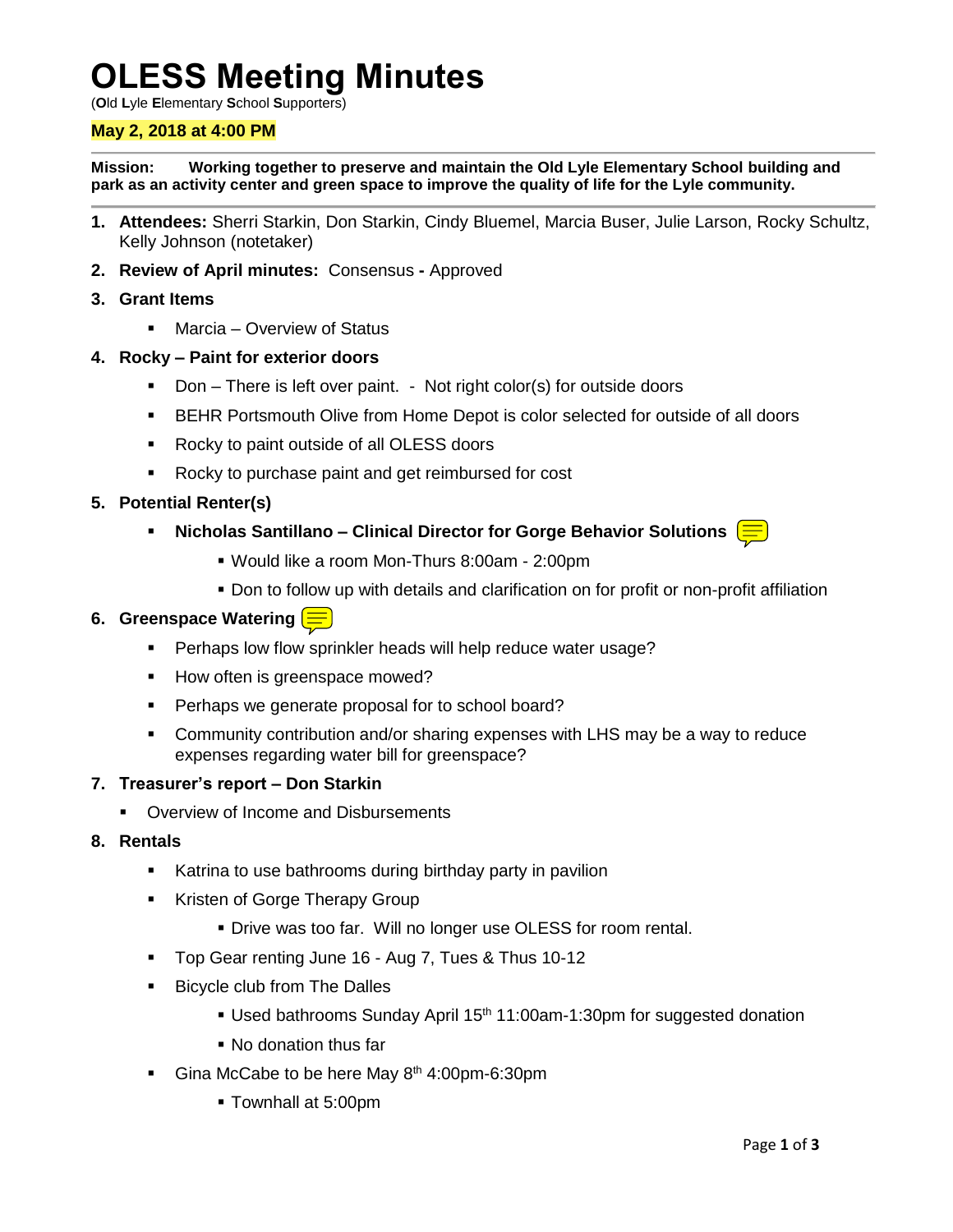- CEKC here 5/9/18
	- **Katrina to open building**
- **-** Lyle Pioneer Days, May 26th Mindy Robinson
	- **People prepping and cleaning up will be in building Friday 5/25 Sunday 5/27**
	- Don to give \$30 to Mindy Robinson (\$100 Donation from OLESS minus \$70 room rental)
- Art and Music in the park 5/30/18
	- Band to play music
	- Art to be on display
	- Will not be charged
- Old room rental request form is coming up on Lyle Activity Center website
	- Marcia to remove old form from Bylaws and Documents page on website.
- Cindy Received message on FaceBook about potential renter for Yoga classes
	- **She is thinking once to twice a week for classes**
	- **For profit operation**
	- Perhaps we give her a trial period to see if there is interest from the community?
		- Marcia to call and talk to see what can be negotiated

## **9. Lock Change**

- **Figure 1** Four total locks that will be rekeyed
- **Locks to be rekeyed this summer**

## **10. Action Items**

- Marcia
	- 1. Remove old form from Bylaws and Documents page on website.
	- 2. Call and talk to see what can be negotiated with Yoga person
	- 3. Ask about details related to ADA accessibility for bathroom stalls Will not make updates for ADA accessibility. - Completed
	- 4. Put room rental form on LAC website Completed
	- 5. See if reader board qualifies for grant Probably would but most likely will not be money left for this project. - Completed
	- 6. Get Don extra file folders from cat rescue Completed
	- 7. Request quote from Mike Mahar for quote for soffits to redirect rain Completed
	- 8. Follow up with Lisa at Trout Unlimited regarding room rental Completed
- Dan
	- 1. Talk with Chris Havard about bid for cage around HVAC compressor Dan sent request, no bids yet. - TBD
- Don
	- 1. Get lock for electrical box TBD